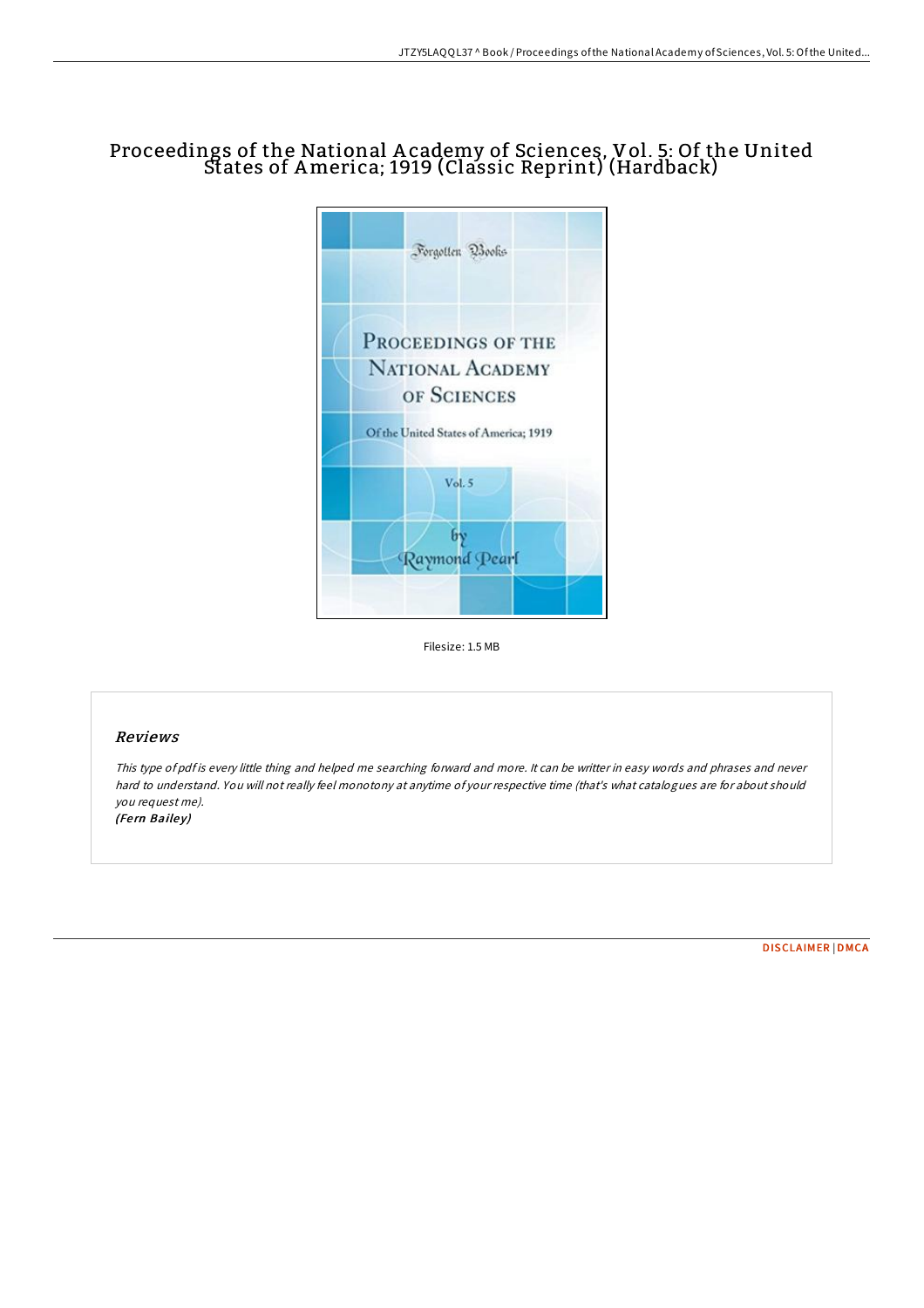## PROCEEDINGS OF THE NATIONAL ACADEMY OF SCIENCES, VOL. 5: OF THE UNITED STATES OF AMERICA; 1919 (CLASSIC REPRINT) (HARDBACK)



Forgotten Books, 2018. Hardback. Condition: New. Language: English . Brand New Book \*\*\*\*\* Print on Demand \*\*\*\*\*.Excerpt from Proceedings of the National Academy of Sciences, Vol. 5: Of the United States of America; 1919 By cm Sm] 53 AN adjustment IN relation To the msnel coetticient. Carl Barns 120 superposed OR duplicated spectrum frmoes. By Carl Barys 149 AN approximate law or energy distribution IN the general x-ray spectrum By David L. Webster 163 A complete apparatus tor absolute acoustical measurements By Arthur Gordon Webster 173 the thermo-elecic equation P tdv idt once more By Edwin H. Hall 197 ON the x-ray absorption wave-lengths or lead isotopes By William Duane and Takeo Shimim 198 AN electrodynamometer using the vibration telescope. By Carl Barres 211 A new instrument tor measurmo pressures IN A gun By A. G. Webster and L. T. E. Thompson 259 ON the angle OP repose or wet. By A. G. Webster 263 the elongation due To magnetization By C. Barns 267 acoustical impedance and the theory or horns and OP the phonograph. By Arthur Gorgon Webster 275 ON the possible form or the equation OP state OP powder gases By A. G. Webster 286 the relative absorption or mixtures or oxygen and nitrogen IN cocoanut sell charcoal By Harvey B. Lemon and Kathryn Blodgett 289 variations, due To heat mamnt, IN the rate or absorption or air BY By H aney B. Lemon 291 the interperometry or rapid vibrations chieply IN relation To telephone By C. Barns 331 ON the pressure variation or specipic heat or liquids. By C. Barus 340 A comparison or certain electrical properties or ordinary and uranium lead By P. W. Bridgman 351 radiation prom A moving magneton. H. Batman 367 rotatmg projectiles prom smooth-bore guns By C. G. Abbot 386. About the...

R Read Proceedings of the National Academy of Sciences, Vol. 5: Of the United States of America; 1919 (Classic [Reprint\)](http://almighty24.tech/proceedings-of-the-national-academy-of-sciences--1.html) (Hard back) Online

h Download PDF Proceedings of the National Academy of Sciences, Vol. 5: Of the United States of America; 1919 (Classic [Reprint\)](http://almighty24.tech/proceedings-of-the-national-academy-of-sciences--1.html) (Hardback)